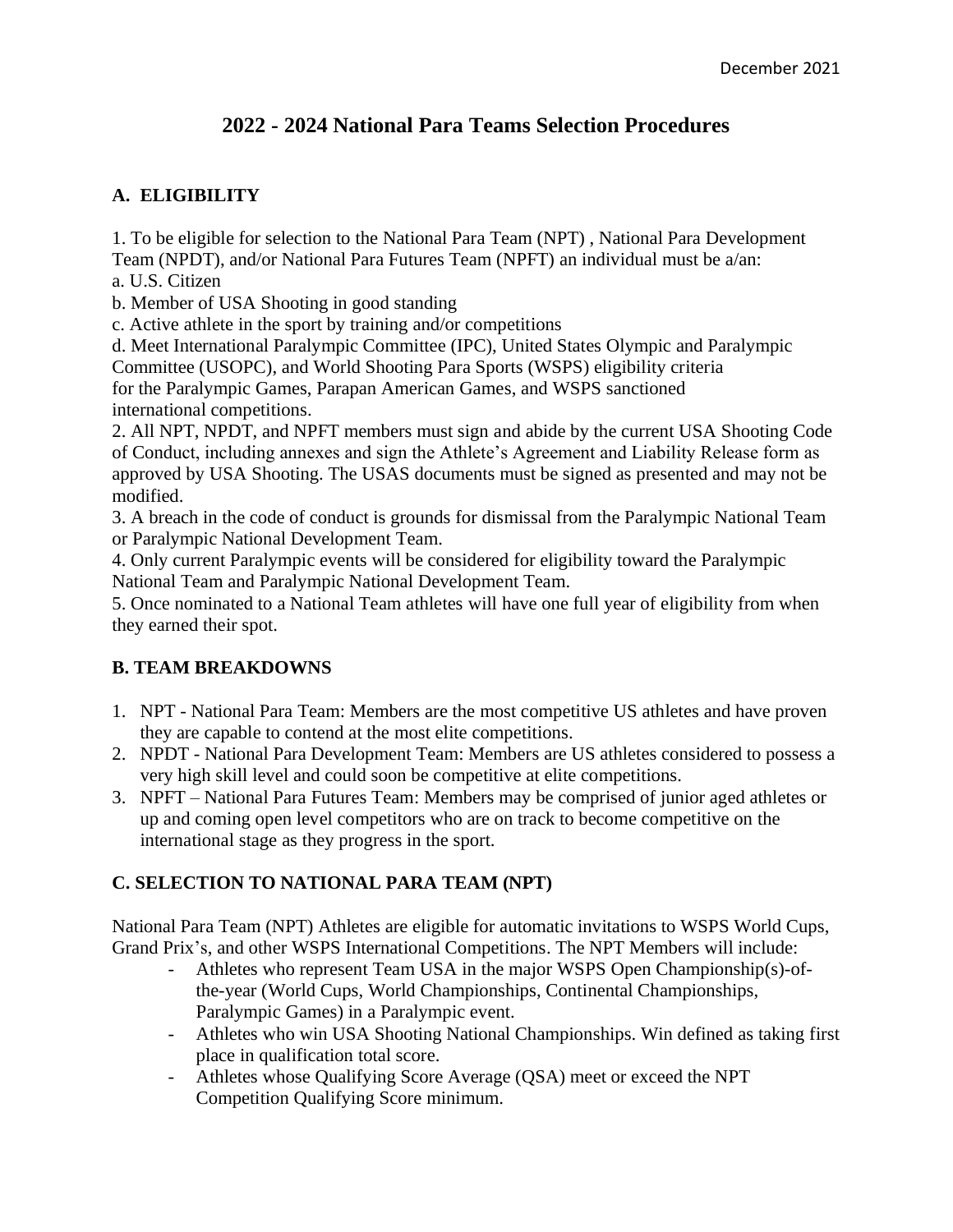- o The NPT Competition Qualifying Score Average (QSA) minimum will be the average **8 th** place score of the WSPS World Cup results over a two-year period, from the Paralympic Games to the World Championships, or from the World Championships to the Paralympic Games.
- o The NPT QSA minimum will be in effect for two years and be re-set on January 1 following the Paralympic Games and the World Championships. Exception: Because of the delay in the 2020 Paralympic Games and loss of the 2020 WSPS World Cup season, the 2021-2022 NPT Competition Qualifying Score minimum will be based on the 2021-2022 World Cup, World Championships and Paralympic Games scores and remain in effect through 2023.
- o The 2021-2022 NPT QSA minimums by event are:

Rifle:

SH1 R1 10m Men's Standing: 616.2 SH1 R2 10m Women's Standing: 616.7 SH1 R3 10m Mixed Prone: 632.4 SH2 R4 10m Mixed Standing: 630.3 SH2 R5 10m Mixed Prone: 634.6 SH1 R6 50m Mixed Prone: 617.1 SH1 R7 50m Men's 3 position: 1149 SH1 R8 50m Women's 3 position: 1139 SH2 R9 50m Mixed Prone: 617.2

Pistol:

P1 10m Men's: 563 P2 10m Women's: 553 P3 25m Mixed Sport: 564 P4 50m Mixed Free Pistol: 533

#### **D. SELECTION TO NATIONAL PARA DEVELOPMENT TEAM (NPDT)**

National Para Development Team (NPDT) Athletes are eligible for automatic invitations to WSPS World Cups, Grand Prix's, and other WSPS International Competitions. The NPDT Members will include:

- Athletes who represent Team USA in the major WSPS Open Championship(s)-ofthe-year (World Championships, Continental Championships, Paralympic Games) in a Paralympic event in a developmental slot.
- Athletes whose Qualifying Score Average (QSA) meet or exceed the NPDT Competition Qualifying Score minimum.
	- o The NPT Competition Qualifying Score Average (QSA) minimum will be the average **16th** place score of the WSPS World Cup results over a two-year period, from the Paralympic Games to the World Championships, or from the World Championships to the Paralympic Games.
	- o The NPT QSA minimum will be in effect for two years and be re-set on January 1 following the Paralympic Games and the World Championships.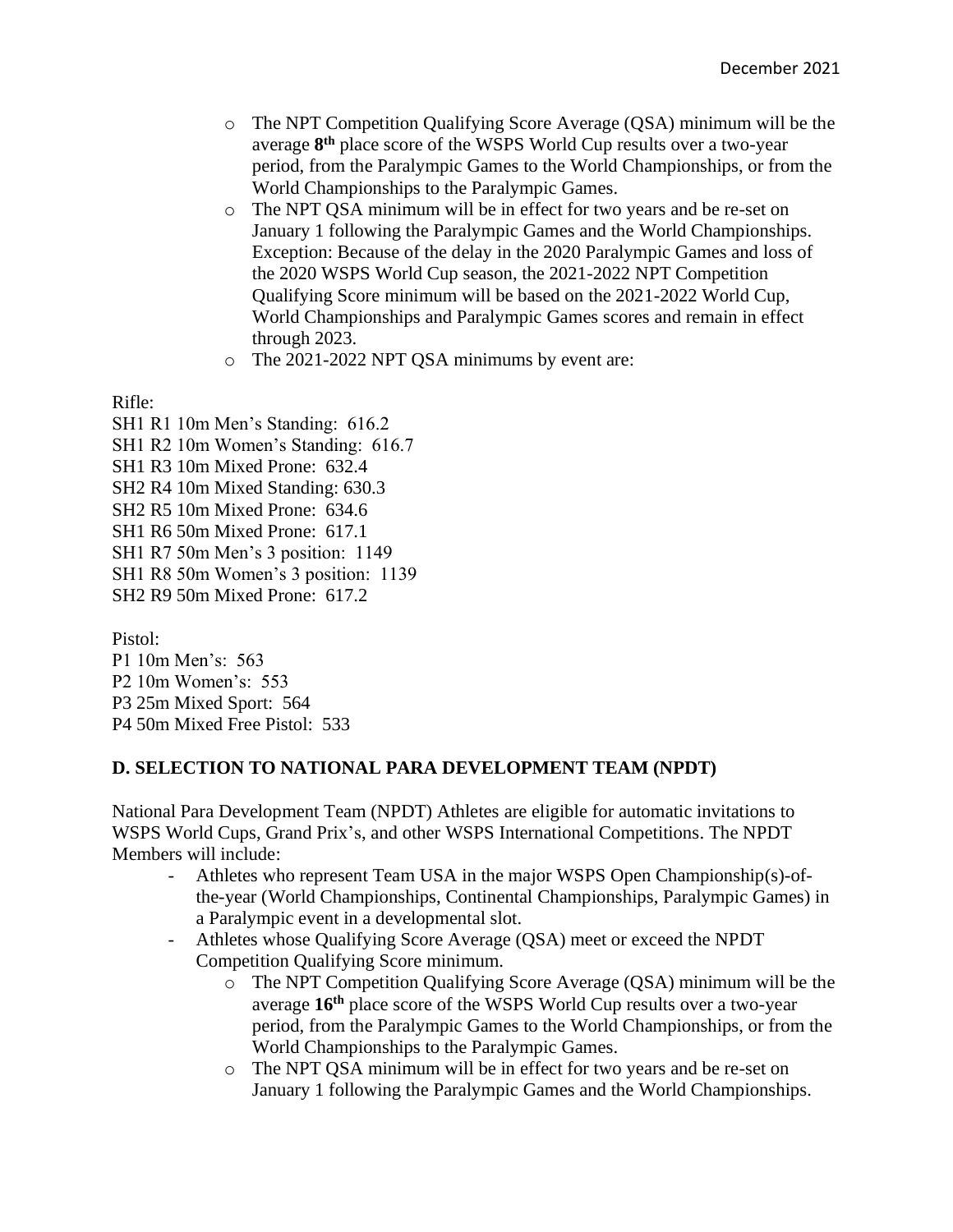Exception: Because of the delay in the 2020 Paralympic Games and loss of the 2020 WSPS World Cup season, the 2021-2022 NPDT QSA minimum will be based on the 2021-2022 World Cup, World Championships and Paralympic Games scores and remain in effect through 2023.

o The 2021-2022 NPDT QSA minimums by event are:

SH1 R1 10m Men's Standing: 604.2 SH1 R2 10m Women's Standing: 608.6 SH1 R3 10m Mixed Prone: 629.9 SH2 R4 10m Mixed Standing: 622.2 SH2 R5 10m Mixed Prone: 631.5 SH1 R6 50m Mixed Prone: 614.4 SH1 R7 50m Men's 3 position: 1125 SH1 R8 50m Women's 3 position: 1120 SH2 R9 50m Mixed Prone: 612.0

Pistol:

P1 10m Men's: 551 P2 10m Women's: 540 P3 25m Mixed Sport: 551 P4 50m Mixed Free Pistol: 515

#### **E. SELECTION TO NATIONAL PARA FUTURES TEAM (NPFT)**

National Para Futures Team (NPFT) Athletes are eligible to fill developmental slots, should any be available, at WSPS World Cups, Grand Prix's, and other WSPS International Competitions. The NPFT Members will include:

- Junior Athletes who are not already on the NPT or NPDT who either:
	- o Represent Team USA in the major WSPS Paralympic event(s) (World Championships)
	- o Finish in the Top 3 Juniors at the USASNC
	- o Finish in the Top 3 Juniors at the USAS Junior Olympics
	- o Qualify for a WSPS or equivalent international competition
	- o Selected through a coach/committee selection (athlete must apply for a position)
- Open Athletes who are not already on the NPT or NPDT who either:
	- o Win the National Championship at the USASNC (must have at least 2 athletes competing)
	- o Are selected through a coach/committee selection (athlete must apply for a position)

Athletes remain members of the NPFT for a term of 1 year from when they qualify, except for the coach/committee selections whose term will be on a case-by-case basis.

## **F. SELECTION TO WSPS INTERNATIONAL COMPETITIONS**